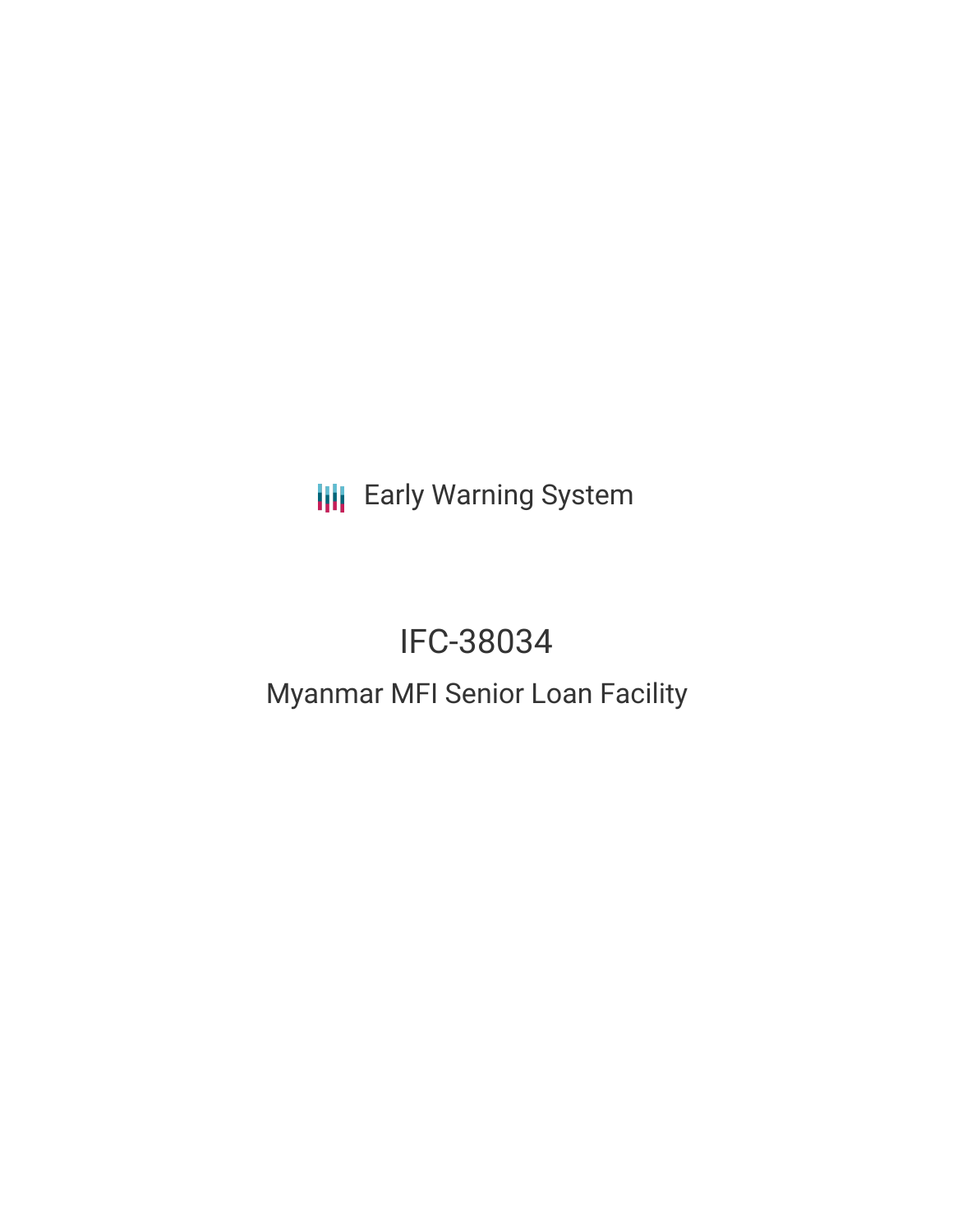

### **Quick Facts**

| <b>Countries</b>              | Myanmar                                 |
|-------------------------------|-----------------------------------------|
| <b>Financial Institutions</b> | International Finance Corporation (IFC) |
| <b>Status</b>                 | Approved                                |
| <b>Bank Risk Rating</b>       | U                                       |
| <b>Voting Date</b>            | 2017-02-02                              |
| <b>Borrower</b>               | <b>MYANMAR MFIS</b>                     |
| <b>Sectors</b>                | Finance                                 |
| <b>Investment Type(s)</b>     | Loan                                    |
| <b>Project Cost (USD)</b>     | \$21.00 million                         |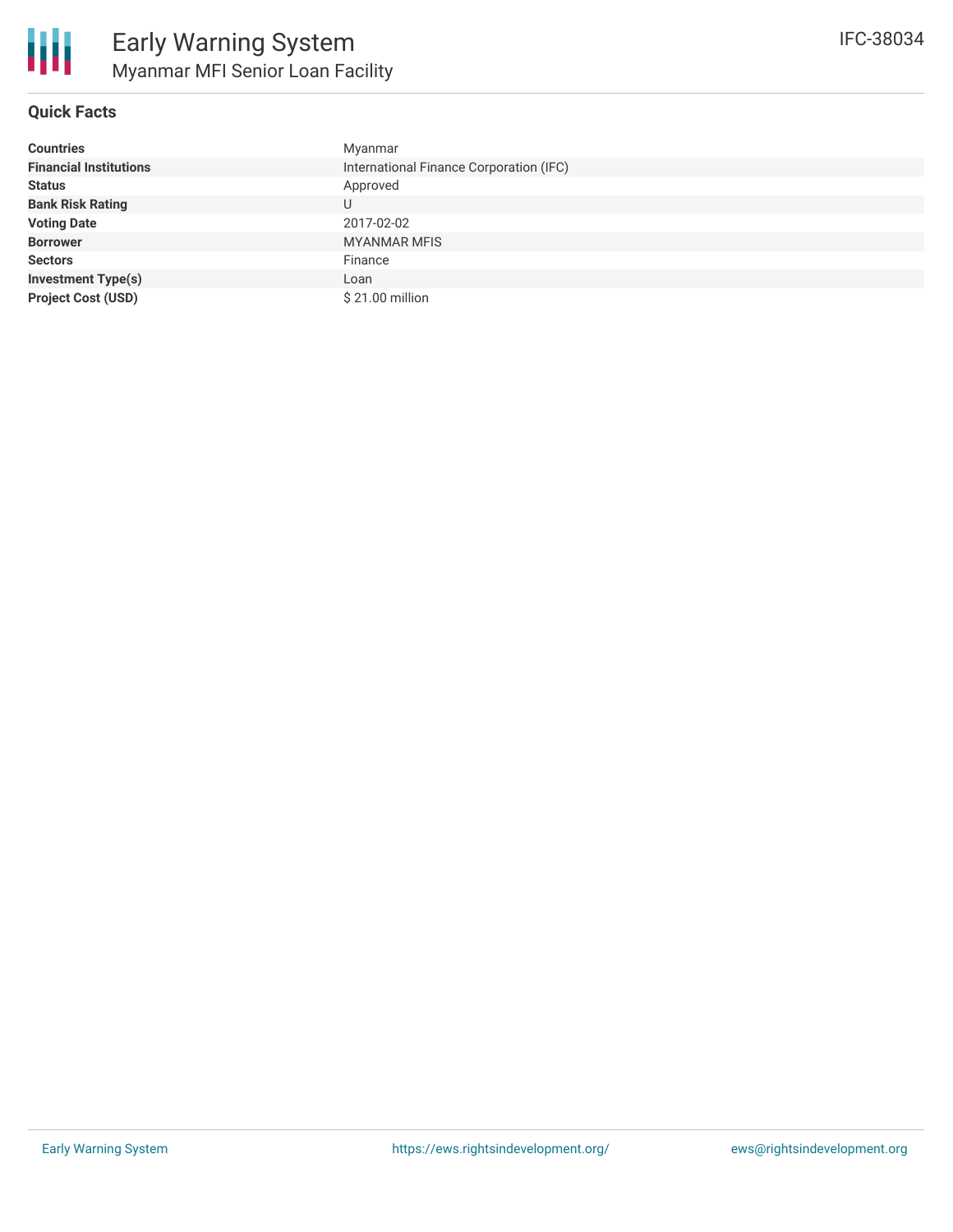

# **Project Description**

According to bank documents, the project entails a senior loan facility of up to US\$21 million, to provide three years local currency denominated senior loans to four to six interested microfinance institutions (MFIs) in Myanmar, to support them to obtain the scarce and much needed commercial debt financing, to reach more underserved micro, small and medium sized enterprises, and to contribute to job creation and inclusive development in the country.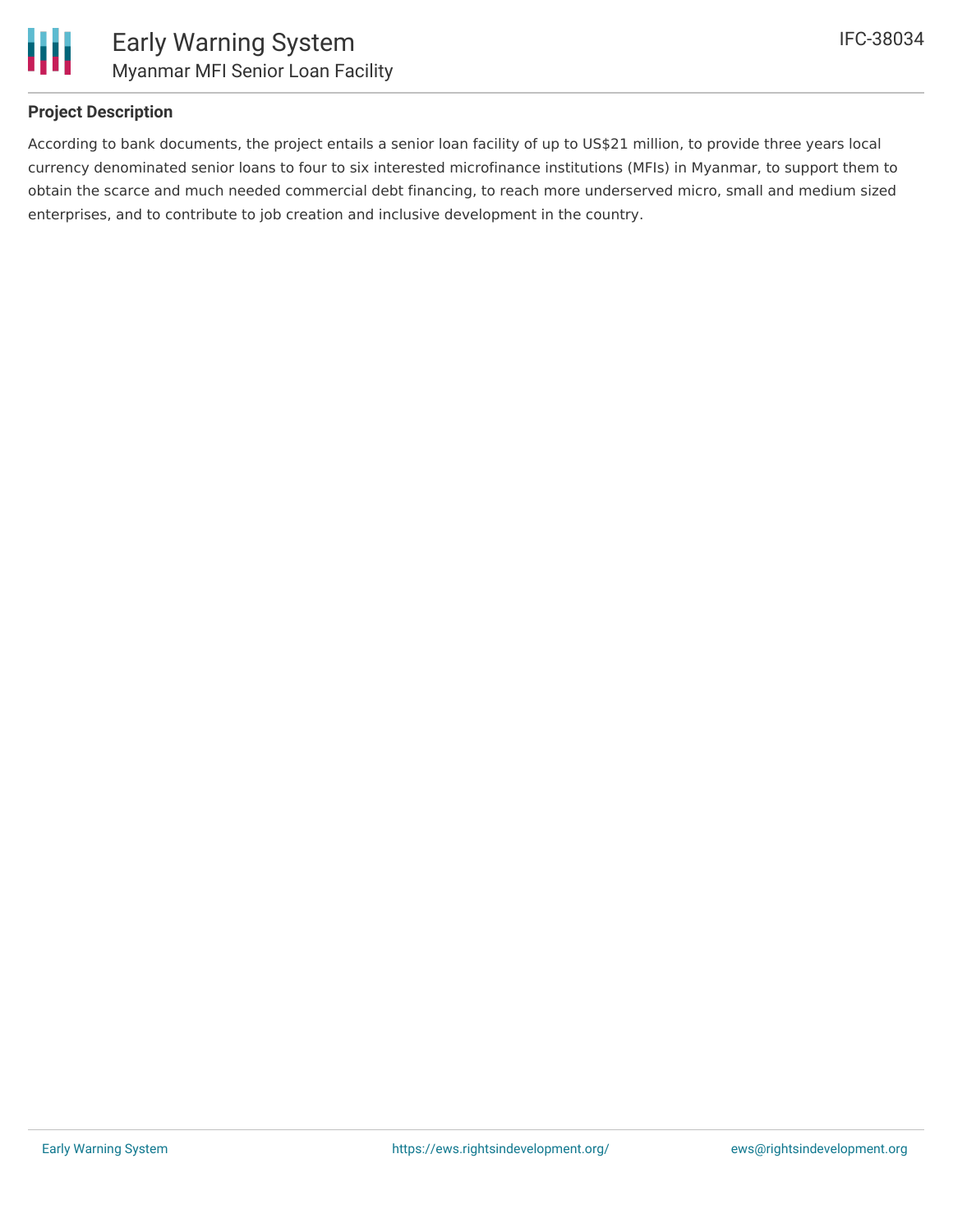### **Investment Description**

• International Finance Corporation (IFC)

The specific MFIs to be supported by the Project are to be finalized in later stage and investment information for each candidate MFI is to be disclosed separately.

The total project cost is estimated at approx. US\$21 million in Kyat equivalent to provide senior loans of up to US\$3-6 million in Kyat equivalent to each selected MFI.